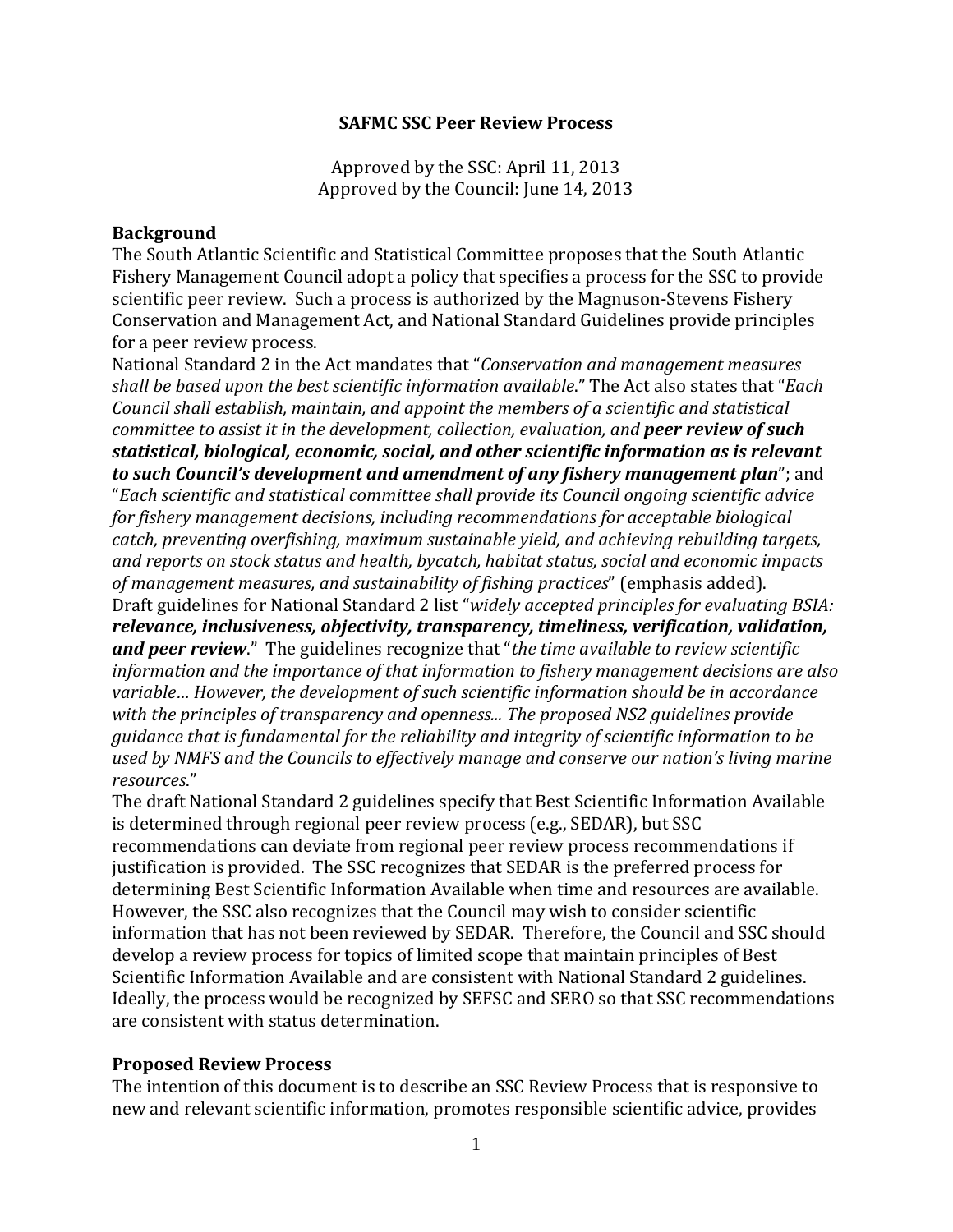rationale for deciding to initiate a SSC review (or not), encourages scientific advancements, improves the scientific basis of fishery management, complements the SEDAR process, and adds value to the science and management system.

This document provides proposed standards and a process for SSC Review of stock assessment information that is prepared outside of the regular Council and agency channels (e.g., SEDAR, or Agency analyses). These are commonly known as "3rd party" stock assessments. Analyses proposed for SSC review under this process should be address Council priorities.

The following provides general instructions and process guidance for those considering preparing and submitting assessment analyses for council consideration.<br>I. A proposal shall be submitted to the SSC addressing methods and sour

A proposal shall be submitted to the SSC addressing methods and sources for obtaining data and methods of analysis. Such proposals should be submitted to the SSC in advance, ideally before starting work to ensure data and analytical standards are met. Proposals shall be submitted to the Council office for distribution to SSC.

Items to address in the proposal include:

- 1. Indicate how the proposed work addresses Council priorities and the reasoning for the work to be conducted outside of existing assessment procedures.
- 2. Data providers, sources, and means of validation.
	- a. data or data protocols should ideally be previously peer reviewed and validated (e.g., through a SEDAR-type process),
	- b. If prior peer reviewed data are not available, data shall be otherwise validated in a way appropriate to the analysis that satisfies SSC (methods to be addressed in the proposal; may be specific to the analytical needs; and could include written documentation from data providers, or *a priori* SSC review, or convening of a SEDAR style data workshop)
- 3. Scope of Work and documentation of the general analytical method.
	- a. Ideally, methods used should be based on previously peer reviewed techniques (e.g., published, applied successfully to other stocks, and supported by peer review application to other stocks).
- 4. Acknowledgement of SSC peer review process, and a commitment to participate in the review according to the process described here, and to complete supplemental work as necessary.
	- a. supplemental work includes
		- i. those additional assessment runs deemed necessary by the review body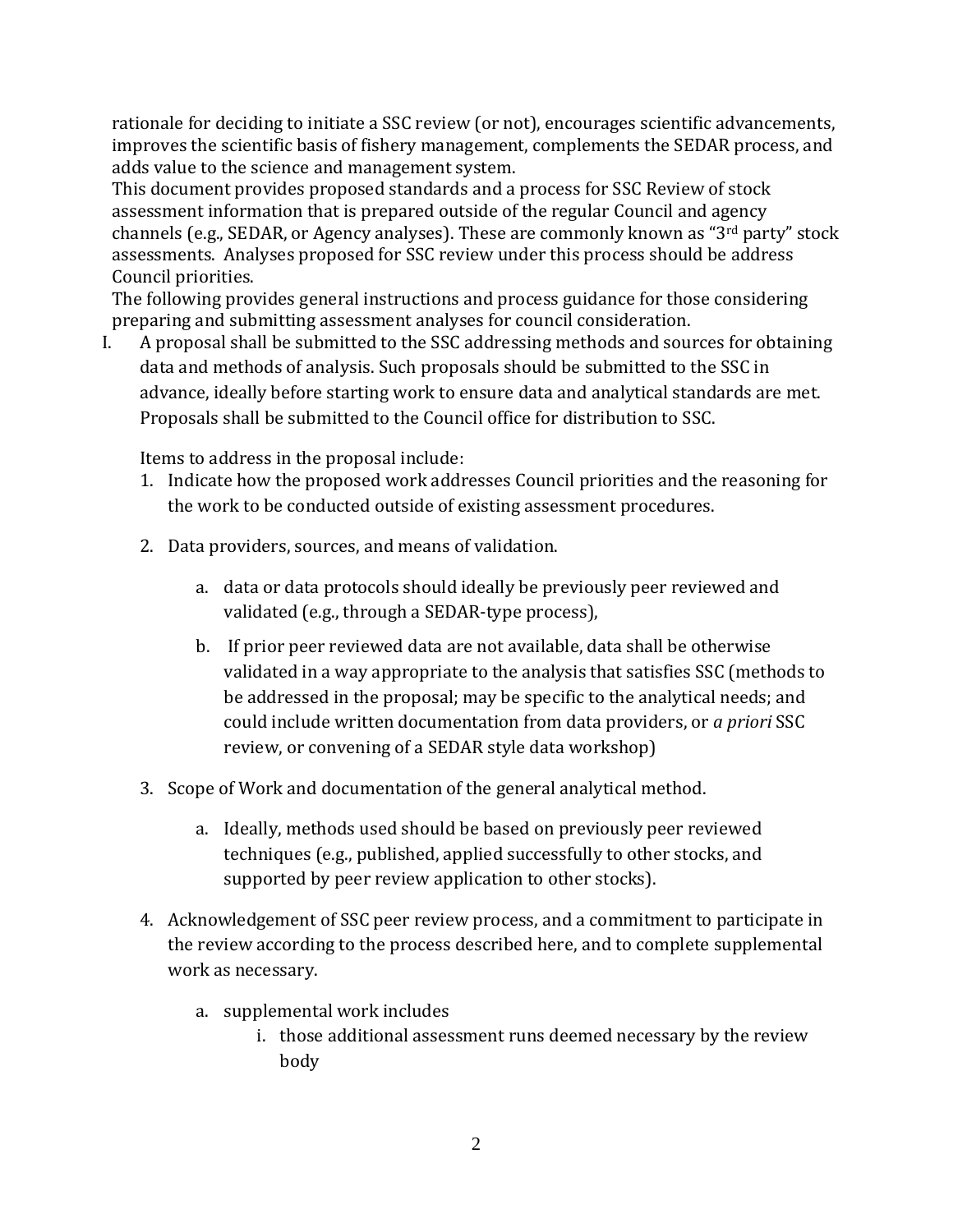- ii. Projections and evaluations of uncertainty as necessary to develop fishing level recommendations through the ABC control rule.
- 5. Project Timeline and expected data of distribution of completed report.
	- a. This will allow the SSC and Council to adequately plan for a timely review of the completed work.
	- b. Project personnel are responsible for informing the Council and SSC of any significant delays or difficulties anticipated in meeting the proposed delivery schedule.
- II. Proposal review:
	- 1. Proposals will be reviewed by the SSC.
	- 2. Proposals will be distributed to the SSC membership, via mail or electronic means, as received at the Council office.
	- 3. Proposal review will be conducted through conference call, webinar, or as part of an otherwise scheduled SSC meeting.
		- a. An SSC conference call or webinar, as determined by the SSC chair in consultation with Council Staff, will be scheduled not sooner than 6 weeks following receipt of a proposal for review.
		- b. If a regularly scheduled SSC meeting falls near the timing of a possible proposal review conference call or webinar, there is time on the SSC agenda, and the item can be added to that agenda without violating notification policies, the proposal review will be included in the SSC agenda.
	- 4. The SSC will provide a written memorandum detailing their review of the proposal. Any deficiencies noted shall be clearly stated along with proposed methods of resolution.
- III. Submission of completed analysis
	- 1. Once the work is completed, the complete documentation of the data, methods, results, routine diagnostics and interpretations shall be submitted through the Council to the SSC for review and consideration.
- IV. The peer Review Process for completed work
	- 1. The Peer Review will be conducted by a panel of reviewers appointed by the Council.
		- a. The appointment process shall be similar to that used to appoint participants to SEDAR Review Workshop Panels.
		- b. The SSC will provide the Peer Review Panel Chair.